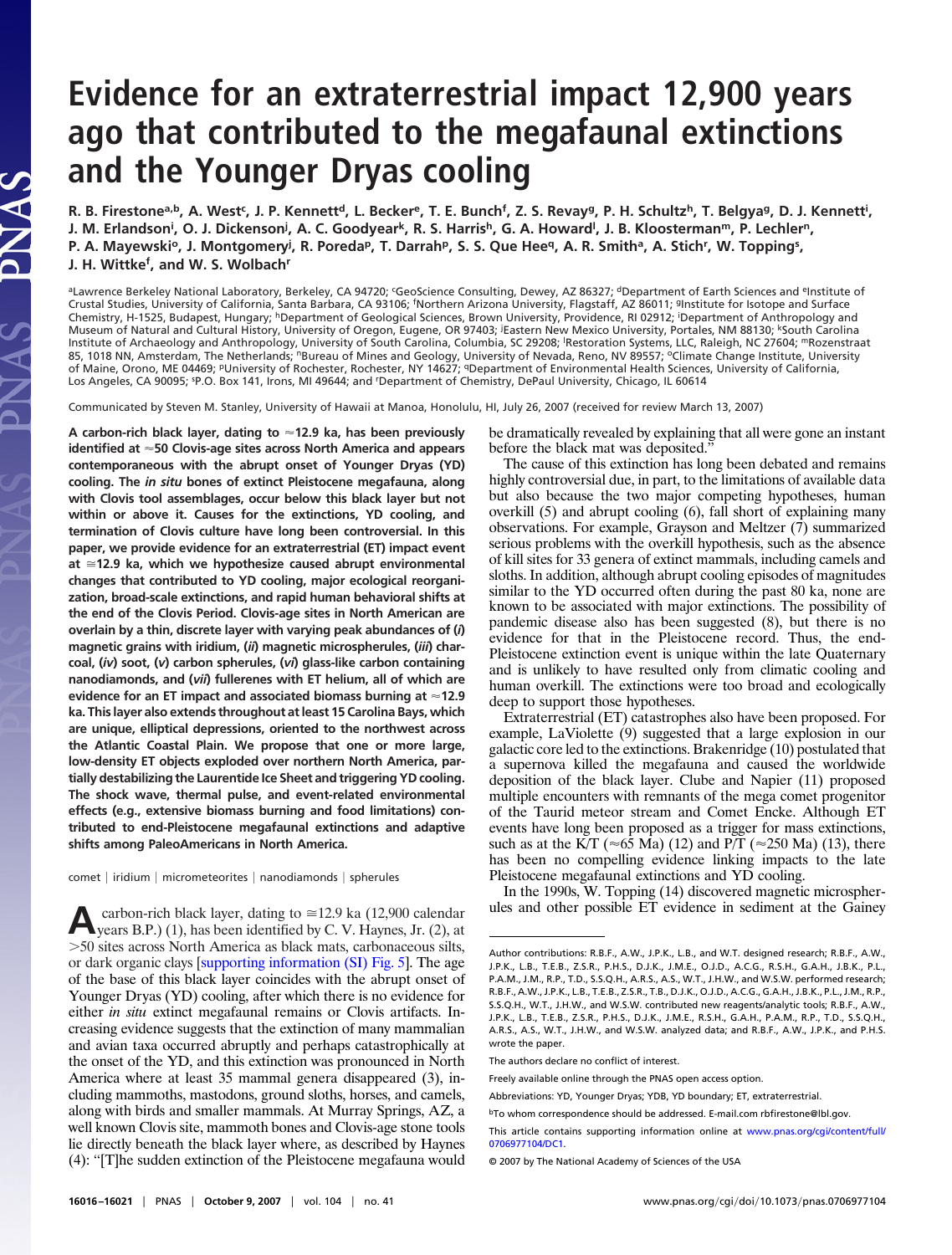## **Table 1. Information about the YDB research sites, along with concentrations of selected YDB markers**

| Clovis-age<br><b>YDB Sites</b> | Date,<br>ka    | Misc. markers   | Carbon<br>Spherules<br>#/kg | Magnetic microspherules |        |                        | Magnetic grains |                  |        |                  |            |             | <b>Bulk</b> |
|--------------------------------|----------------|-----------------|-----------------------------|-------------------------|--------|------------------------|-----------------|------------------|--------|------------------|------------|-------------|-------------|
|                                |                |                 |                             | #/kg                    | FeO, % | TiO <sub>2</sub> , $%$ | g/kg            | H <sub>2</sub> O | FeO, % | TiO <sub>2</sub> | Ni.<br>ppm | IrM,<br>ppb | IrB,<br>ppb |
| Gainey, MI                     | $\approx$ 12.4 | AGC             | 1,232                       | 2,144                   | 41     | 25                     | 3.2             | 3.2              | 14     | 1.6              | 54         | $<$ 2       | < 0.5       |
| Murray Springs, AZ             | 12.99          | <b>AKGCFPSB</b> | 0                           | 109                     |        |                        | 2.6             | 5.1              | 21     | 16               | 40         | $<$ 1       | 2.3         |
| Blackwater Draw, NM            | 12.98          | <b>AKGCFPB</b>  | 0                           | 768                     | 56     | 33                     | 2.1             | 1.5              | 27     | 8.1              | 256        | 24          | 2.3         |
| Chobot, AB                     | $\approx$ 13   | AGCB            | 11                          | 578                     |        |                        | 1.9             | 5.0              | 14     | 0.9              |            |             |             |
| Wally's Beach, AB              | 12.97          | AK              |                             | 6                       |        |                        | 7.8             | 1.6              | 41     | 8.3              | 190        | 51          | $<$ 1       |
| Topper, SC                     | < 13.5         | AG              | 2                           | 97                      |        |                        | 1.1             | 0.7              | 25     | 49               | 440        | 2           | $<$ 1       |
| Lommel, Belgium                | 12.94          | ACB             | 0                           | 16                      | 14     | 67                     | 0.8             | 0.8              | 23     | 21               | 23         | 117         | $<$ 1       |
| Morley Drumlin, AB             | $\approx$ 13   | GCB             | 16                          | 1,020                   | 60     | 29                     | 9.9             | 3.7              | 14     | 1.4              | 240        | < 0.1       |             |
| Daisy Cave, CA                 | 13.09          | <b>GCFPB</b>    | >0                          | >0                      |        |                        | >0              |                  |        |                  |            |             | $<$ 1       |
| Lake Hind, MB                  | 12.76          | GCB             | 184                         | $\mathbf{0}$            |        |                        | 0.3             |                  |        |                  |            |             | 3.8         |
| Carolina Bays, Min             |                | GCFS            | 142                         | 20                      |        |                        | 0.5             | 0.3              | 18     | 21               |            | $<$ 1       | 0.5         |
| Carolina Bays, Max             |                |                 | 1,458                       | 205                     |        |                        | 17              | 1.3              | 26     | 34               | $<$ 200    | 15          | 3.8         |

Radiocarbon ages are calibrated. More site age information is in [SI Table 2.](http://www.pnas.org/cgi/content/full//DC1) Percentages are by weight. A, artifacts from Clovis or contemporaries; K, megafaunal kill-site; G, glass-like carbon; C, charcoal; F, fullerenes with ET He-3; S, soot; P, polycylic aromatic hydrocarbons; B, black mat; Ni, nickel in magnetic fraction; IrM, Ir in magnetic fraction; IrB, Ir in bulk sediment. No measurable Ir was found outside the YDB. Ir uncertainties are ±10% at 117 ppb and ±90% at 0.5 ppb. Geochemical values are less than  $\pm 20\%$ .

PaleoAmerican site in Michigan (see also ref. 15), and Lougheed (16) and Bi (17) reported that late Pleistocene glacial drift contained similar cosmic spherules. We now report substantial additional data from multiple, well dated stratigraphic sections across North America supporting a major ET airburst or collision near 12.9 ka. Directly beneath the black mat, where present, we found a thin, sedimentary layer (usually  $\leq$  5 cm) containing high concentrations of magnetic microspherules and grains, nanodiamonds, iridium (Ir) at above background levels, and fullerenes containing ET helium. These indicators are associated with charcoal, soot, carbon spherules, and glass-like carbon, all of which suggest intense wildfires. Most of these markers are associated with previously recorded impacts, but a few are atypical of impact events. We identify this layer as the YD boundary (YDB), and we refer to this incident as the YD event.

At the sites studied, independent radiocarbon (1) and optically stimulated luminescence dates that tend to cluster near 13 ka were used to establish the age of the YDB. For example, the end-Clovis stratum (the YDB) is well dated at Murray Springs, AZ, (eight dates averaging 10,890 14C yr or calendar 12.92 ka) and the nearby Lehner site (12 dates averaging 10,940<sup>14</sup>C yr or 12.93 calendar ka). Haynes (2) correlated the base of the black mat (the YDB) with the onset of YD cooling, dated to 12.9 ka in the GISP2 ice core, Greenland (see GISP2 chronology in [SI Fig. 6\)](http://www.pnas.org/cgi/content/full/0706977104/DC1) (18). Therefore, we have adopted a calendar age of 12.9  $\pm$  0.1 ka for the YD event.

We propose that the YD event resulted from multiple ET airbursts along with surface impacts. We further suggest that the catastrophic effects of this ET event and associated biomass burning led to abrupt YD cooling, contributed to the late Pleistocene megafaunal extinction, promoted human cultural changes, and led to immediate decline in some post-Clovis human populations (19).

## **Results**

**Research Sites.** Ten Clovis and equivalent-age sites were selected because of their long-established archeological and paleontological significance, and, hence, most are well documented and dated by previous researchers (see [SI Table 2\)](http://www.pnas.org/cgi/content/full/0706977104/DC1). Two are type-sites where unique PaleoAmerican projectile point styles were first named: the Clovis-point style at Blackwater Draw, NM, and the Gainey-point style at Gainey, MI. Three of the sites are confirmed megafaunal kill sites, and six of 10 have a black mat overlying the YDB. At Blackwater Draw and Murray Springs, the YDB is found directly beneath the black mat and overlying Clovis artifacts with extinct megafaunal remains.

The other sample sites were in and around 15 Carolina Bays, a

group of  $\approx$  500,000 elliptical lakes, wetlands, and depressions that are up to  $\approx$  10 km long and located on the Atlantic Coastal Plain [\(SI](http://www.pnas.org/cgi/content/full/0706977104/DC1) [Fig. 7\)](http://www.pnas.org/cgi/content/full/0706977104/DC1). We sampled these sites because Melton, Schriever (20), and Prouty (21) proposed linking them to an ET impact in northern North America. However, some Bay dates are reported to be  $>38$ ka (22), older than the proposed date for the YD event.

Each of the 10 Clovis-age sites displays a YDB layer (average thickness of 3 cm) that contains a diversity of markers (magnetic microspherules and grains, charcoal, soot, carbon spherules, glasslike carbon, nanodiamonds, and fullerenes with ET helium). The Ir levels are above background in both bulk sediment and magnetic fractions at up to 117 parts per billion (ppb), which is 25% of levels in CI (Ivuna type) chondritic meteorites (23). The YDB also exhibits uranium (U) and thorium (Th) in high concentrations that are up to  $25 \times$  crustal abundance. At the 15 Bay sites examined, basal sediments and rim sands contain peaks in the same ET assemblage found in the YDB at Clovis sites elsewhere.

**YD Event Markers.** The various markers are summarized in Table 1 and described in *[SI Text](http://www.pnas.org/cgi/content/full/0706977104/DC1)*, ''Research Sites.'' Seven representative North American sediment profiles are shown in Fig. 1.

**Magnetic microspherules.** Magnetic microspherules measuring 10–  $250 \mu m$  peaked in or near the YDB at eight of nine Clovis-age sites and in sediments from five of five Bays tested. Fig. 2 shows representative microspherules from Canada, New Mexico, Michigan, and North Carolina. Several sites also yielded microspherules that appear to be silicates, requiring further analysis. Microspherule abundances average 390 per kilogram and are highest in the north, ranging up to 2,144 per kilogram at Gainey. Analyses from Gainey, the Morley drumlin, and Blackwater Draw found the microspherules to be enriched in titanomagnetite.

**Magnetic grains.** Magnetic grains measuring  $1-500 \mu m$ , irregularly shaped and often subrounded, are more abundant than microspherules, and they show a distinct peak in the YDB at all 10 Clovis-age sites and are in all 15 Bays, reaching peaks above the pre-Bay paleosols at four sites. All had lower abundances at other stratigraphic levels. Magnetic grains are mostly dark brown or black, although the magnetic fraction often contains terrestrial silicates with magnetite inclusions. Concentrations of magnetic grains and microspherules vary greatly between YDB sites, averaging 3.4 g/kg, with higher abundances at northern sites, such as Gainey, Chobot, and the Morley drumlin. Lower abundances were found in the Carolinas and the southwestern U.S. Magnetic grains from southern sites and Lommel, along with some YDB microspherules, are enriched in titanomagnetite.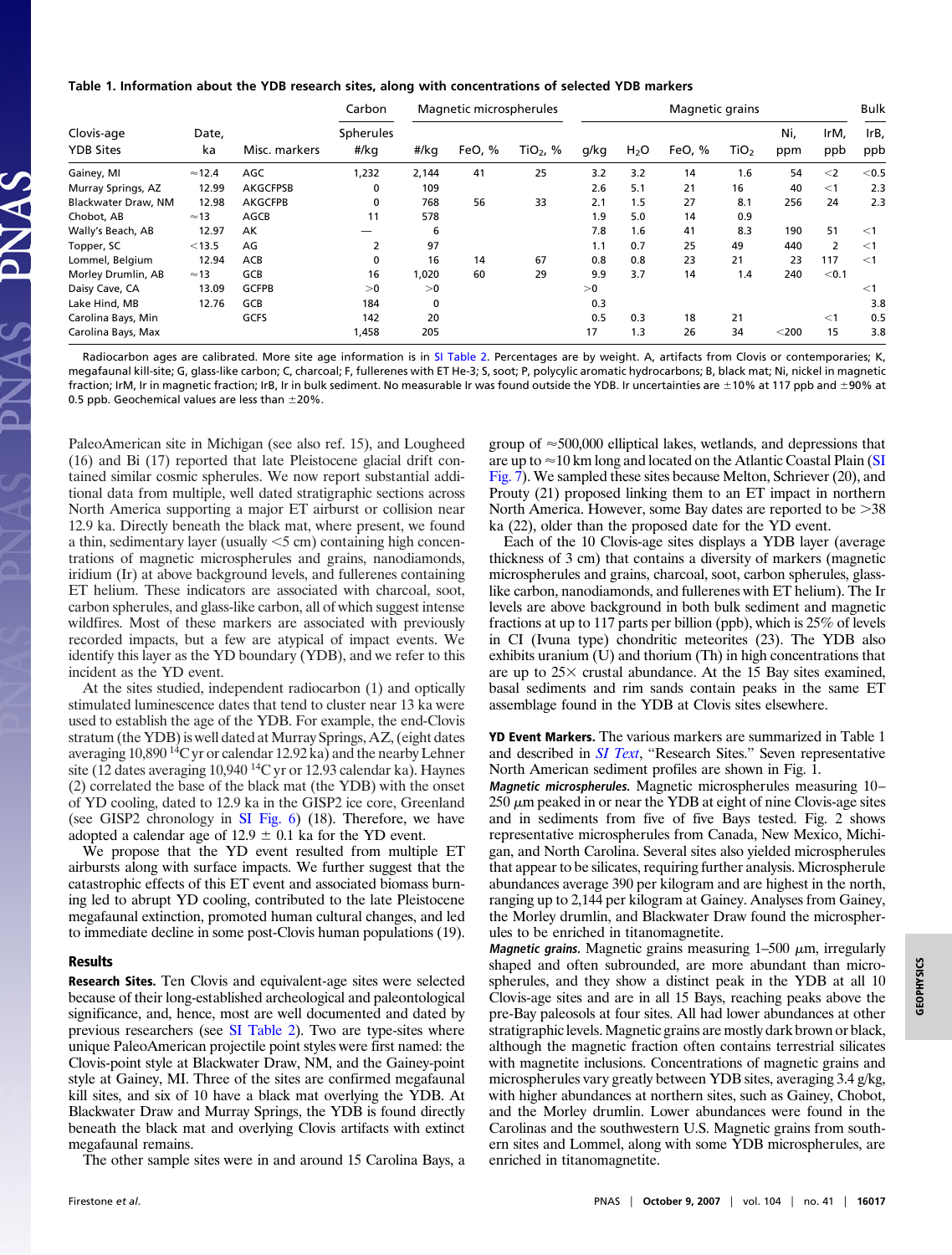

**Iridium and nickel.** YDB sediments, but not the magnetic fractions, are modestly enriched in Ni. For Ir, YDB magnetic grains from seven of 12 sites exhibited a range of  $2 (\pm 90\%)$  to  $117 (\pm 10\%)$  ppb, and of those seven sites, three also had detectable Ir in the YDB bulk sediment. The highest Ir value is  $\approx 25\%$  that of typical chondrites (455–480 ppb) (24) and  $>5,000\times$  crustal abundance (0.02 ppb) (25). In 17 measurements at these sites, no Ir was detected in magnetic grains above or below the YDB. For bulk sediment, YDB Ir abundances at five of 12 sites range from 0.5  $(\pm 90\%)$  to 3.75 ( $\pm 50\%$ ) ppb. However, the bulk sediment results are near the detection limits of neutron activation analysis, and further testing is required.

Upon retesting aliquots of high-Ir samples, five from nine sites were confirmed, but Ir abundances were below detection in four retests. Sample sizes were small, and variations are likely due to the "nugget effect." In summary, no detectable Ir was found above or below the YDB and black mat at seven sites in 62 samples of both bulk sediments and magnetic grains. Elevated Ir concentrations were found only in the YDB and black mat at nine of 14 widely separated sites (see Fig. 1, Table 1, and [SI Table 3\)](http://www.pnas.org/cgi/content/full/0706977104/DC1).

**Charcoal.** Charcoal displays peaks in the YDB at eight of nine Clovis-age sites and is present in 15 of 15 Bays, reaching peaks in four Bays with paleosols. The charcoal was identified optically and by SEM based on its distinctive cellular structure and was found in concentrations ranging from 0.06 to 11.63 g/kg.

**Soot and polycyclic aromatic hydrocarbons (PAHs).** Observed at the K/T boundary (26) and distinguished by its aciniform morphology (see [SI Fig. 10\)](http://www.pnas.org/cgi/content/full/0706977104/DC1) (27), soot forms only in flames through direct condensation of carbon from the gas phase. Soot was identified by using SEM imaging and quantified by particle size analysis and weighing.



**Fig. 2.** High-titanomagnetite microspherules from Blackwater Draw, NM (120  $\mu$ m) (a); Chobot, AB, Canada (150  $\mu$ m) (*b*), Gainey, MI (90  $\mu$ m) (*c*), and Howard Bay, NC (100  $\mu$ m) (d).

**Fig. 1.** Sediment profiles for seven sites. Concentrations are shown for magnetic grains, microspherules, charcoal, soot, glass-like carbon, carbon spherules, Ir, Cr, and Ni, which peak mostly in a narrow stratigraphic section spanning only a few hundred years. Ir open circles indicate values below detection, typically  $<$ 0.5–1 ppb. Ir uncertainties are  $\pm$  10% at 117 ppb and  $\pm$  90% at 2 ppb. Cr and Ni are less than  $\pm 20\%$ . Keys are color-coded to match the respective curves, and graph points correspond to sampling locations on the photograph. The depth is in centimeters above or below the YDB. The Blackwater Draw image is a composite of three photos. There is no photo for Gainey. A profile for the Belgian site at Lommel is shown in [SI Fig. 8.](http://www.pnas.org/cgi/content/full/0706977104/DC1) The locations of all sites that were sampled are shown in [SI Fig. 9.](http://www.pnas.org/cgi/content/full/0706977104/DC1)

Of eight sites examined, soot was observed only in the YDB at two sites, Murray Springs (21  $\pm$  7 ppm) and Bay T13 (1,969  $\pm$  167 ppm), where preservation possibly resulted from anoxic burial conditions. In addition, the combustion of wood at very high temperatures produces diagnostic PAHs. High-temperature PAHs, which were found at the K/T boundary (28), are present in the YDB, but not above or below it at each of three sites analyzed (Daisy Cave, Murray Springs, and Blackwater Draw), suggesting that intense fires occurred at these locations.

**Carbon spherules.** Carbon spherules (0.15–2.5 mm) are black, highly vesicular, subspherical-to-spherical objects (Fig. 3). SEM analyses show them to have cracked and patterned surfaces, a thin rind, and honeycombed (spongy) interiors. SEM/energy dispersive spectrometer and microprobe analyses show that the spherules are dominantly carbon  $($ >75%), with no evidence of seed-like morphology or cellular plant structure, as in charcoal. They were found in 13 of 15 Bays and only in the YDB at six of nine Clovis-age sites in concentrations up to  $\approx 1,500$  per kilogram. In addition, we recovered them from one of four modern forest fires (see *[SI Text](http://www.pnas.org/cgi/content/full/0706977104/DC1)*, ''Research Sites''), confirming that they can be produced by intense heat in high-stand wildfires. At the P/T boundary, Miura<sup>t</sup> discovered carbon spherules up to  $90 \text{ wt\%}$ C and up to 20  $\mu$ m in size, which he attributes to a controversial cosmic impact  $\approx$  250 Ma. More recently, Rösler *et al.*<sup>u</sup> reported finding carbon spherules from undated sediment across Europe, and these appear identical to spherules from the YDB layer. The authors report that they contain fullerenes and nanodiamonds, the latter of which are extraordinarily rare on Earth but are found in meteorites and at ET impact sites (29), leading those authors to propose an ET association for the carbon spherules. **Fullerenes and ET helium.** Of four sites analyzed, fullerenes with ET helium, which are associated with meteorites and ET impacts (30), were present in YDB sediments at three Clovis-age sites (Blackwater, Murray Springs, and Daisy Cave). In Bay M33, they

tMiura, Y., 37th Annual Lunar and Planetary Science Conference, March 13–17, 2006, League City, TX, Vol. 2441, pp. 1–2 (abstr.).

uRösler, W., Hoffmann, V., Raeymaekers, B., Yang, Z. Q., Schryvers, D., Tarcea, N. (2006) First International Conference on Impact Cratering in the Solar System, May 7–12, 2006, Noordwijk, The Netherlands, abstr. 295464.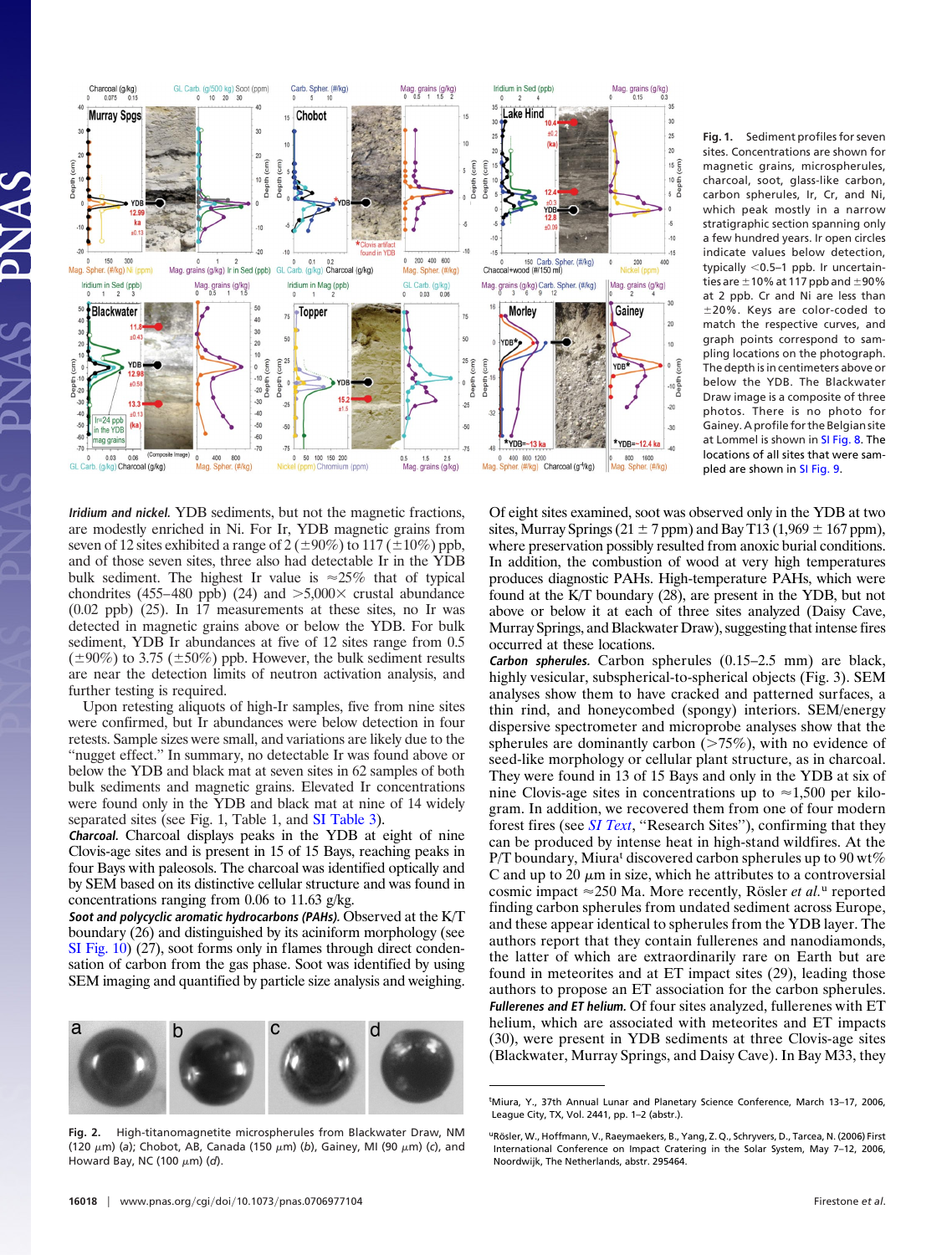

**Fig. 3.** Low-density carbon spherules are shown whole from the Chobot site (*a*), sectioned and by SEM from Bay T13 (*b*), and at high magnification by SEM from Bay B14 (*c*).

also were found in glass-like carbon with an ET helium ratio that is 84 times that of air. By comparison, the ratio of the Tagish Lake meteorite was 90 times that of air.

**Glass-Like Carbon.** Pieces up to several cm in diameter (Fig. 4) were found associated with the YDB and Bays, and their glassy texture suggests melting during formation, with some fragments grading into charcoal. Continuous flow isotope ratio MS analysis of the glass-like carbon from Carolina Bay M33 reveals a composition mainly of C (71%) and O (14%). Analysis by <sup>13</sup>C NMR of the glass-like carbon from Bay M33 finds it to be 87 at.% (atomic percent) aromatic, 9 at.% aliphatic, 2 at.% carboxyl, and 2 at.% ether, and the same sample contains nanodiamonds, which are inferred to be impact-related material (see SI Fig. 11). Concentrations range from 0.01 to 16 g/kg in 15 of 15 Bays and at nine of nine Clovis-age sites in the YDB, as well as sometimes in the black mat, presumably as reworked material. Somewhat similar pieces were found in four modern forest fires studied (see *[SI Text](http://www.pnas.org/cgi/content/full/0706977104/DC1)*, ''Research Sites").

Quantities for selected markers are shown in Table 1, and abundances of all markers are given in [SI Table 4.](http://www.pnas.org/cgi/content/full/0706977104/DC1)

# **Discussion**

**Age of the YDB.** The YDB at the 10 Clovis- and equivalent-age sites has been well dated to  $\approx$ 12.9 ka, but the reported ages of the Carolina Bays vary. However, the sediment from 15 Carolina Bays studied contain peaks in the same markers (magnetic grains, microspherules, Ir, charcoal, carbon spherules, and glass-like carbon) as in the YDB at the nearby Topper Clovis site, where this assemblage was observed only in the YDB in sediments dating back -55 ka. Therefore, it appears that the Bay markers are identical to those found elsewhere in the YDB layers that date to 12.9 ka. Although the Bays have long been proposed as impact features, they have remained controversial, in part because of a perceived absence of ET-related materials. Although we now report that Bay sediments contain impact-related markers, we cannot yet determine whether any Bays were or were not formed by the YD event.

**Peaks in Markers.** We investigated whether peaks in YDB markers might be attributed to terrestrial processes. The 25 sites examined represent a wide range of depositional environments (fluvial, lacustrine, eolian, alluvial, colluvial, and glacial), soil conditions (aerobic/well drained to anaerobic/saturated), sediment composition (dense clay to gravelly sand), climatic regimes (semiarid to periglacial), and biomes (grasslands to forests). The presence of identical markers found under such a wide range of conditions argues against formation by terrestrial processes and is consistent with an impact origin. We also examined whether the YDB might represent an interval of reduced deposition, allowing the accretion of interplanetary dust particles enriched in ET markers, such as Ir, Ni, and ET helium. At Blackwater Draw, based on 24 calibrated 14C dates from 13.30 to 10.99 ka, Haynes (31, 32) suggested that any hiatus at the level representing the YDB most likely lasted less than a decade, which is insufficient to have produced a local Ir bulk sediment level that is  $>100\times$  crustal abundance. Furthermore, abundances of microspherules and magnetic grains decrease with



**Fig. 4.** Examples of glass-like carbon from Gainey, Bay M31, and Topper.

increasing distance from the Great Lakes region (see [SI Fig. 12\)](http://www.pnas.org/cgi/content/full/0706977104/DC1). This nonrandom distribution is unlikely to be due to terrestrial factors or interplanetary dust storms, but it is consistent with airburst/impacts over northern North America.

**Magnetic Microspherules and Grains.** High concentrations of microspherules (glass, clinopyroxene, spinel, or metallic) are accepted as evidence for at least 11 older ET impact events (33). Alternately, microspherules are sometimes associated with volcanism, but when YDB microspherules were analyzed by SEM/x-ray fluorescence and compared with known cosmic and volcanic microspherules (34, 35), they appear to be nonvolcanic in origin. Analysis suggests an ET origin, but because of high titanium (Ti) concentrations, the microspherules differ from typical meteoritic ones.

The magnetic grains and microspherules are anomalously enriched in Ir and Ti (see Table 1 and [SI Table 5\)](http://www.pnas.org/cgi/content/full/0706977104/DC1) and are enriched in water (up to 28 at.%), especially at northern sites.  $TiO<sub>2</sub>/FeO$ ratios of microspherules (0.48 ratio) and magnetic grains (0.76) are 4- to 250-fold higher than Alaskan terrestrial magnetite  $\approx 0.12$ ratio in 347 samples) (36), crustal abundance  $(0.13)$   $(25)$ , CI chondrites  $(0.003)$   $(23)$ , and K/T impact layers  $(0.07)$   $(12)$ . These ratios and the similarity in composition of YDB magnetic microspherules and magnetic grains (e.g., high Ti) from many sites across North America cannot be explained at this time, but the YDB abundance of microspherules and magnetic grains most likely resulted from the influx of ejecta from an unidentified, unusually Ti-rich, terrestrial source region and/or from a new and unknown type of impactor.

**Carbon-Rich Markers.** At Murray Springs, Haynes (37) first reported the presence of glass-like or ''vitreous'' carbon in the black mat. In addition, he chemically analyzed the black mat layer, concluding that it most likely resulted from the decomposition of charred wood and/or a prolonged algal bloom, both of which could result from event-related processes (e.g., climate change and biomass burning). Some black mats have no algal component, only charcoal. The widespread peaks of charcoal in or near the YDB, and their association with soot and polycyclic aromatic hydrocarbons at specific sites, provide strong evidence for extensive wildfires. We propose that glass-like carbon, carbon spherules, and nanodiamonds were produced in the YDB by high temperatures resulting from the impact and associated biomass burning.

**Ir Anomaly.** Ir concentrations in sediments and ocean cores are high for many accepted impact events, such as for the K/T and Chesapeake Bay ( $\approx$ 36 Ma) (38). However, Ir values in the YDB bulk sediment are lower than at many K/T sites (e.g., 9.1 ppb at Gubbio, Italy) (12), suggesting much less Ir in the YD impactor. The evidence indicates an Ir anomaly in both the YDB bulk sediment and the magnetic fraction; however, for Ir in the bulk sediment, the level of uncertainty remains high  $(\pm 50 - 90\%)$ , in contrast to the magnetic fraction, where values have higher certainty (up to  $\pm 10\%$ ), and are, therefore, more compelling. In 169 measurements at 14 sites up to  $\approx$  9,200 km apart, Ir was detected only in the YDB sediments, YDB magnetic fraction, and the black mat. Ir never was detected above or below these layers, lessening concerns about the high uncertainties, while providing strong evidence that Ir concentrations are above background in the YDB or black mat. The relatively low Ir and Ni peaks associated with the YDB are more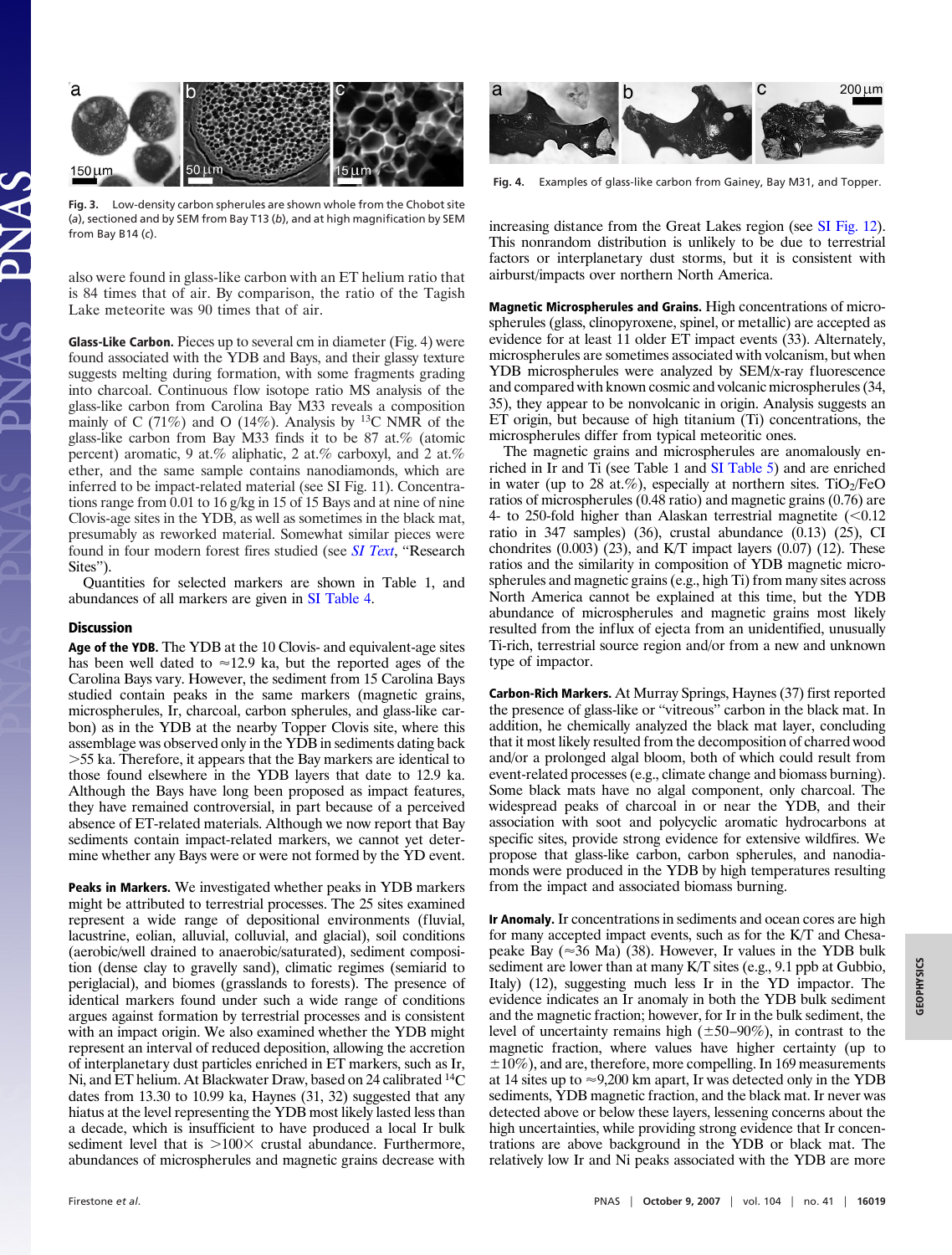consistent with the generally proposed composition of comets and inconsistent with the high-Ir content typical of most stony, nickel– iron, or chondritic meteorites.

Alternately, Ir peaks are found at major geologic boundary layers with no confirmed impacts, and at least some of those Ir concentrations may have resulted from volcanism. However, no major North American volcanic episode is known at 12.9 ka, and, according to Koeberl (39), such events produce Ir abundances of  $\leq 0.5$  ppb, much less than we find in the YDB. Therefore, the high concentrations of Ir do not appear to be of volcanic origin.

We also considered microbial concentration from Ir-rich adjacent sediment, such as occurred in experiments by Dyer *et al.* (40), who cultured microbes in Ir-rich igneous rocks and meteoritic material. However, at all sites analyzed, non-YDB sediment levels of Ir are very low  $(<0.1$  ppb and possibly  $< 0.02$  ppb) and are insufficient to account for Ir levels up to  $5,000 \times$  crustal abundance. Given the association of high Ir with a suite of other event-related markers, an ET connection is more plausible.

**Ice Core Evidence.** Large increases in Ir and Pt occurred during the Younger Dryas as recorded in the GRIP (Greenland) ice core by Gabrielli *et al.* (41), who attributed these increases to increased cosmic input. Although sample resolution in the ice core was too low to permit us to specifically link the onset of these increased fluxes with the timing of the YD event, the evidence is consistent with the YD event.

As evidence for biomass burning, Mayewski *et al.* (42, 43) reported large ammonium and nitrate spikes in the Greenland GISP2 ice core at the onset of the YD. These GISP2 data are consistent with strong geochemical evidence in the GRIP ice core for massive biomass burning at the YD onset, especially a major ammonium spike, in association with peaks in nitrate, nitrite, formate, oxalate, and acetate (44). Altogether, the YD onset was one of the most robust intervals of biomass burning inferred from the Greenland ice cores, although the source of this burning signal must have been far more remote than sources today, because much of the modern forested Arctic region was then covered by ice. The cause of this biomass burning is consistent with the YD event.

**Radioactive Elements.** Some megafaunal bones in the YDB are highly radioactive relative to other stratigraphic intervals, as occurred for some bones at the K/T boundary (see [SI Figs. 13 and 14\)](http://www.pnas.org/cgi/content/full/0706977104/DC1). In addition, high concentrations of U and Th were found in the YDB sediment at six of six Clovis-age sites analyzed and in four of four Bays with a paleosol, just as were found in the impact layers at Chesapeake Bay (38) and the K/T (see [SI Fig. 15\)](http://www.pnas.org/cgi/content/full/0706977104/DC1) (45). Because the heavy minerals, zircon, monazite, and garnet, along with Ti-rich minerals, such as titanite, ilmenite, and rutile, sometimes contain high concentrations of U and Th, we investigated whether lag deposits of those minerals might be the source of high radioactivity. We conclude that lag deposits may explain the high YDB radioactivity at some sites but not at others. Ilmenite, rutile, and titanite are possible carriers given that they comprise up to  $\approx 2\%$  of all sediments, but zircon, monazite, and garnet are unlikely, because they represent  $\leq 0.1\%$  each (see [SI Figs. 16 and 17\)](http://www.pnas.org/cgi/content/full/0706977104/DC1). The elevated levels of U and Th may result from multiple processes related to the impacts/airbursts, including formation of lag deposits, as well as the dispersal of ejecta from the impactor and/or the target area.

**Nature of the Event.** The evidence points to an ET event with continent-wide effects, especially biomass burning, but the size, density, and composition of the impactor are poorly understood. Even so, current data suggest that this impactor was very different from well studied iron, stony, or chondritic impactors (e.g., at the K/T boundary). The evidence is more consistent with an impactor that was carbon-rich, nickel–iron-poor, and therefore, most likely a comet. Although the current geologic and geochemical evidence is

insufficient to fully understand impact dynamics, we can offer speculation for future work.

Toon *et al.* (46) suggest that an impact capable of continent-wide damage requires energy of 107 megatons, equivalent to an impact by a -4-km-wide comet (figure 1 in ref. 46). Although an impactor that size typically leaves an obvious large crater, no such late Pleistocene crater has been identified. The lack of a crater may be due to prior fragmentation of a large impactor, thereby producing multiple airbursts or craters. Hypervelocity oblique impact experiments (P.H.S., unpublished data) indicate that a low-impedance surface layer, such as an ice sheet, can markedly reduce modification of the underlying substrate if the layer is equal to the projectile's diameter. These results suggest that if multiple 2-km objects struck the 2-km-thick Laurentide Ice Sheet at  $\langle 30^\circ, \text{ they may have left} \rangle$ negligible traces after deglaciation. Thus, lasting evidence may have been limited to enigmatic depressions or disturbances in the Canadian Shield (e.g., under the Great Lakes or Hudson Bay), while producing marginal or no shock effects and dispersing fine debris composed of the impactor, ice-sheet detritus, and the underlying crust.

Toon *et al.* (46) also noted that if airbursts explode with energy of 107 megatons at optimum height, they will cause blast damage over an area the size of North America that is equivalent to a ground impact of  $10^9$  megatons (figure 5 in ref. 46). Such airbursts effectively couple the impactor's kinetic energy with the atmosphere or surface (47, 48), producing devastating blast waves well above hurricane force  $(70 \text{ m}\cdot\text{s}^{-1})$  (46). In 1908, at Tunguska, Siberia, a object  $\leq 150$  m in diameter, either a carbonaceous asteroid or a small, burned-out comet, produced a  $\leq 15$ -megaton airburst with an intense fireball (10<sup>7</sup> °C) that scorched  $\approx$  200 km<sup>2</sup> of trees and leveled  $\approx 2,000$  km<sup>2</sup> of forest yet produced no crater or shock metamorphism (49). A debris shower from a heavily fragmented comet (11) would have produced an airburst barrage that was similar to, although exponentially larger than Tunguska, while causing continent-wide biomass burning and ice-sheet disruption, but again possibly, without typical cratering.

**Environmental Effects.** The YD event would have created a devastating, high-temperature shock wave with extreme overpressure, followed by underpressure, resulting in intense winds traveling across North America at hundreds of kilometers per hour, accompanied by powerful, impact-generated vortices (50–52). In addition, whether single or multiple objects collided with Earth, a hot fireball would have immersed the region near the impacts and would have been accentuated if the impact angles were oblique (46, 53). For comparison, Svetsov (48) calculated that a Tunguska-sized airburst would immerse the ground with a radiation flux severe enough to ignite 200 km2 of forest within seconds. Thus, multiple, larger airbursts would have ignited many thousands of square kilometers. At greater distances, the reentry of high-speed, superheated ejecta would have induced extreme wildfires (53), which would have decimated forests and grasslands, destroying the food supplies of herbivores and producing charcoal, soot, toxic fumes, and ash. The number of ET airbursts or impacts necessary to induce the continent-wide environmental collapse at 12.9 ka is unknown.

**Climate.** A number of impact-related effects most likely contributed to the abrupt, major cooling at the onset of the YD and its maintenance for  $>1,000$  years. Cooling mechanisms operating on shorter time scales may have included (*i*) ozone depletion, causing shifts in atmospheric systems in response to cooling, with the side-effect of allowing increased deadly UV radiation to reach survivors on the surface (46); (*ii*) atmospheric injection of nitrogen compounds  $(NO<sub>x</sub>)$ , sulfates, dust, soot, and other toxic chemicals from the impact and widespread wildfires (46), all of which may have led to cooling by blockage of sunlight, with the side-effect of diminished photosynthesis for plants and increased chemical toxicity for animals and plants (46); and (*iii*) injection of large amounts